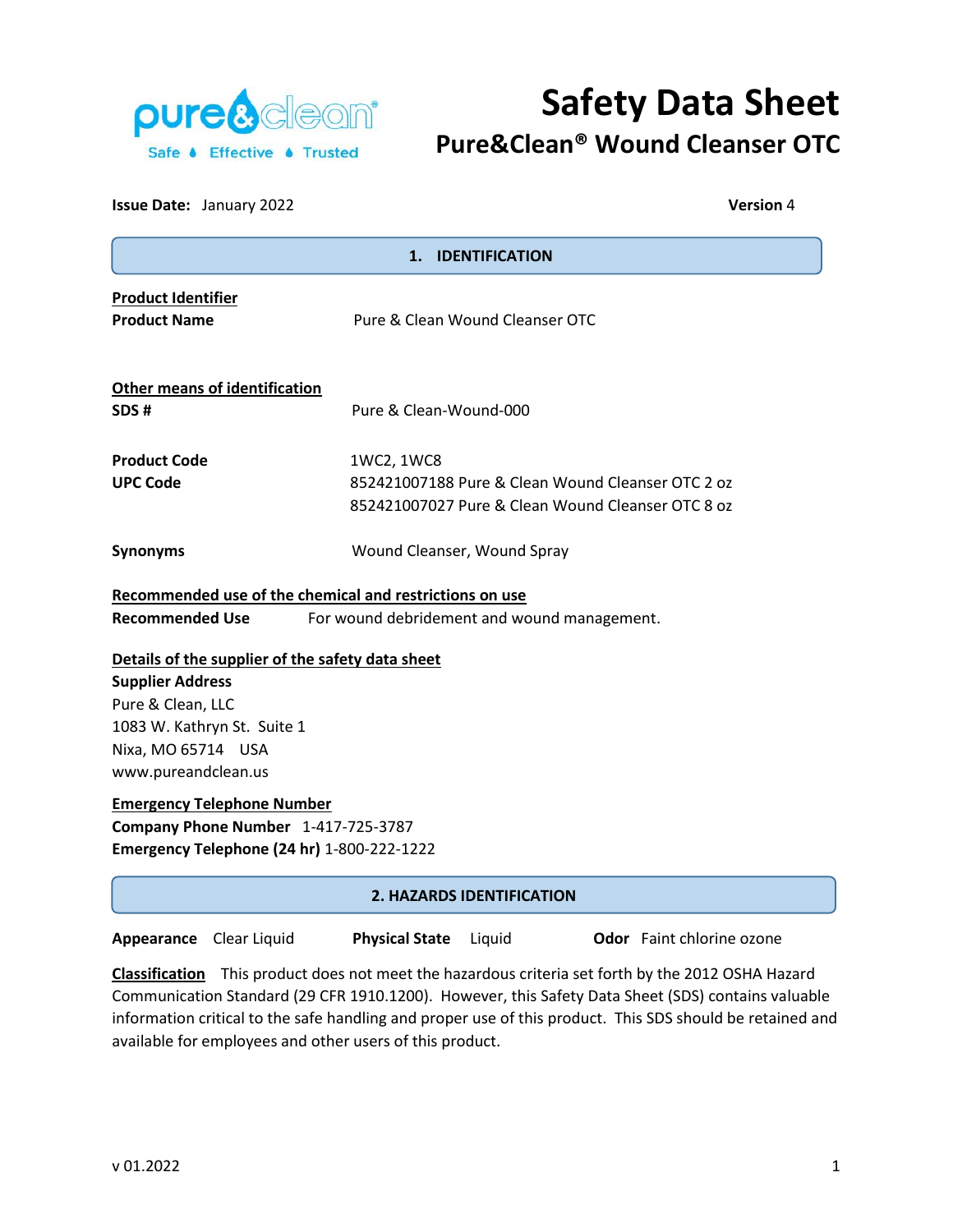j 

#### **3. COMPOSITION/INFORMATION ON INGREDIENTS**

This product contains no substances which at its given concentration, are considered hazardous to health. However, additional component information is available in subsequent sections of this SDS.

**Synonyms** Wound Cleanser, Wound Spray

# **4. FIRST AID MEASURES**

#### **First Aid Measures**

|                   | Eye Contact If irritation occurs, flush eyes with water.                  |
|-------------------|---------------------------------------------------------------------------|
|                   | <b>Skin Contact</b> If irritation occurs, wash affected area with water.  |
| <b>Inhalation</b> | If breathing problems develop, move away from product and into fresh air. |
| Ingestion         | Drink an 8 oz. glass of water.                                            |

#### **Most important symptoms and effects**

**Symptoms** Under normal use conditions the likelihood of any adverse health effect is low. **Indication of any immediate medical attention and special treatment needed**

**Notes to Physician** None Applicable but treat symptomatically

#### **5. FIRE-FIGHTING MEASURES**

| <b>Suitable Extinguishing Media</b> | Product is not flammable or explosive- not applicable. |
|-------------------------------------|--------------------------------------------------------|
| Unsuitable Extinguishing Media      | Product is not flammable or explosive- not applicable. |

#### **Specific Hazards Arising from the Chemical**

Not Determined

### **Protective equipment and precautions for firefighters**

None needed as product is not flammable or explosive.

# **6. ACCIDENTAL RELEASE MEASURES**

#### **Personal precautions, protective equipment and emergency procedures**

 **Personal Precautions** No personal protective equipment is required under normal conditions.

# **Methods and material for containment and cleaning up**

 **Methods for Containment and Methods for Clean-up** Product is ≤0.9% sodium chloride (salt) solution and ≤0.01% available chlorine. Some localities allow such concentrations to be sent to open storm sewers. However, local environmental regulatory requirements should be followed. If desired, spills can be washed to sewer with plenty of water, or neutralized using sodium sulfite or sodium thiosulfate.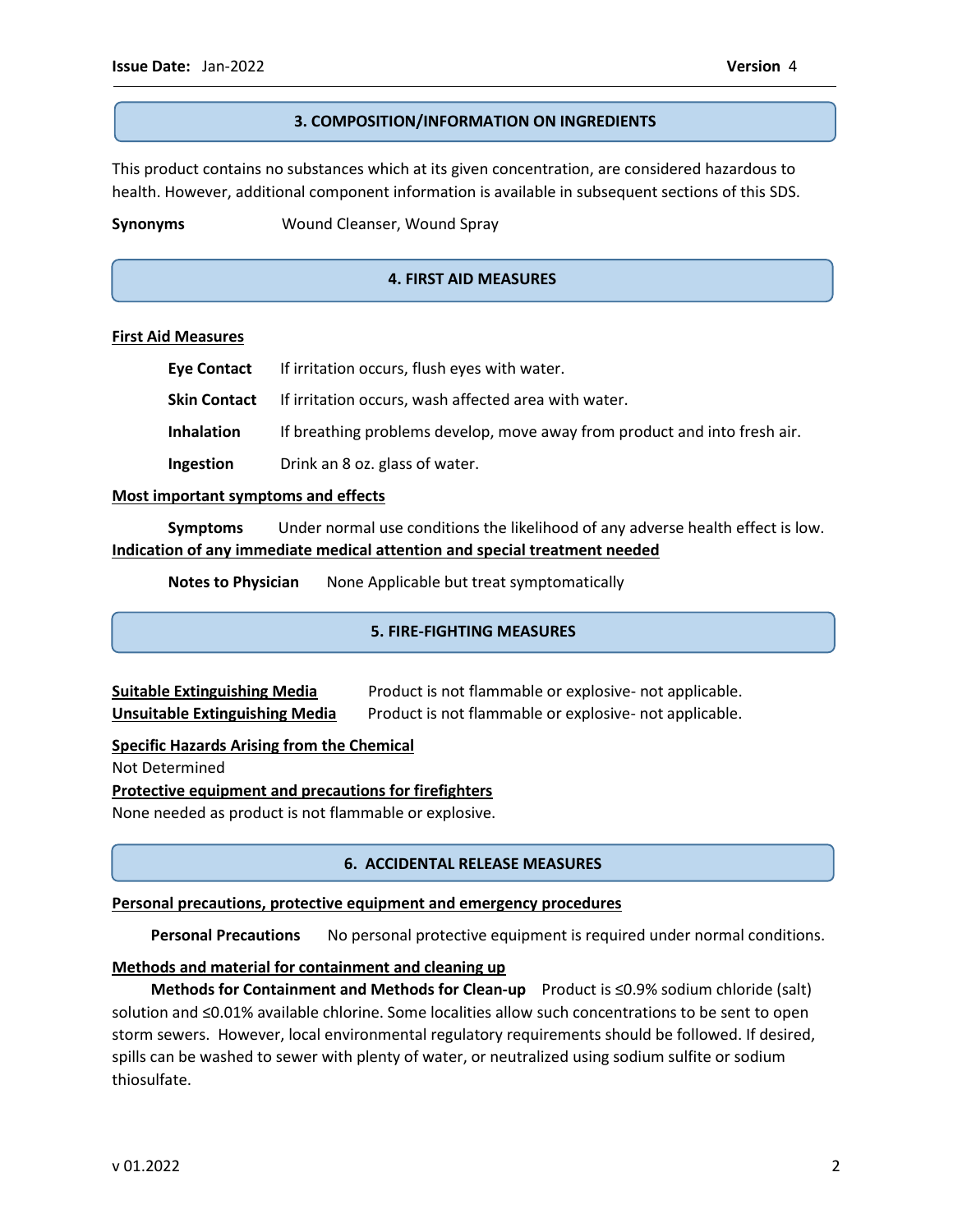# **7. HANDLING AND STORAGE**

#### **Precautions for safe handling**

 **Advice on Safe Handling** Handle in accordance with good industrial hygiene and safety practice.

#### **Conditions for safe storage, including any incompatibilities**

**Storage Conditions** Keep containers tightly closed in a dry, cool and well ventilated place.

 **Incompatible Materials** Acids and Hydrogen Peroxide

### **8. EXPOSURE CONTROLS/PERSONAL PROTECTION**

**Exposure Guidelines** This product, as supplied, does not contain any hazardous materials with occupational exposure limits established by the region specific regulatory bodies.

#### **Appropriated engineering controls**

 **Engineering Controls** Under normal conditions, none is required. Provide general and/or local exhaust ventilation to maintain a comfortable environment during showers, and at eyewash stations.

#### **Individual protection measures, such as personal protective equipment**

| <b>Eye/Face Protection</b>      | Under normal conditions, not required.                                                      |
|---------------------------------|---------------------------------------------------------------------------------------------|
| <b>Skin and Body Protection</b> | None required under normal use.                                                             |
| <b>Respiratory Protection</b>   | Not required under normal use conditions.                                                   |
|                                 | General Hygiene Considerations Handle in accordance with good industrial hygiene and safety |
|                                 | practice.                                                                                   |

#### **9. PHYSICAL AND CHEMICAL PROPERTIES**

#### **Information on basic physical and chemical properties**

| <b>Physical State</b>               | Liquid       |                                  |                           |
|-------------------------------------|--------------|----------------------------------|---------------------------|
| Appearance                          | Clear Liquid | Odor                             | Faint chlorine ozone odor |
| Color                               | Clear        | <b>Odor Threshold</b>            | Not determined            |
| Property                            |              | Values                           | <b>Remarks - Method</b>   |
| pH                                  |              | $5.5 - 6.5$                      |                           |
| <b>Melting Point/Freezing Point</b> |              | $0^{\circ}$ C / 32 $^{\circ}$ F  |                           |
| <b>Boiling Point/Boiling Range</b>  |              | 100°C / 212°F                    |                           |
| <b>Flash Point</b>                  |              | Non-flammable                    |                           |
| <b>Evaporation Rate</b>             |              | 0.3                              | Comparable to water       |
| <b>Flammability (Solid, Gas)</b>    |              | Liquid-Not applicable            |                           |
| <b>Upper Flammability Limits</b>    |              | Not Determined                   |                           |
| <b>Lower Flammability Limit</b>     |              | Not Determined                   |                           |
| <b>Vapor Pressure</b>               |              | Not Determined                   |                           |
| <b>Vapor Density</b>                |              | Not Available                    |                           |
| <b>Specific Gravity</b>             |              | 1.00 1.06 $g/ml$ or 8.34 lbs/gal |                           |
| <b>Water Solubility</b>             |              | 100% soluble                     |                           |
|                                     |              |                                  |                           |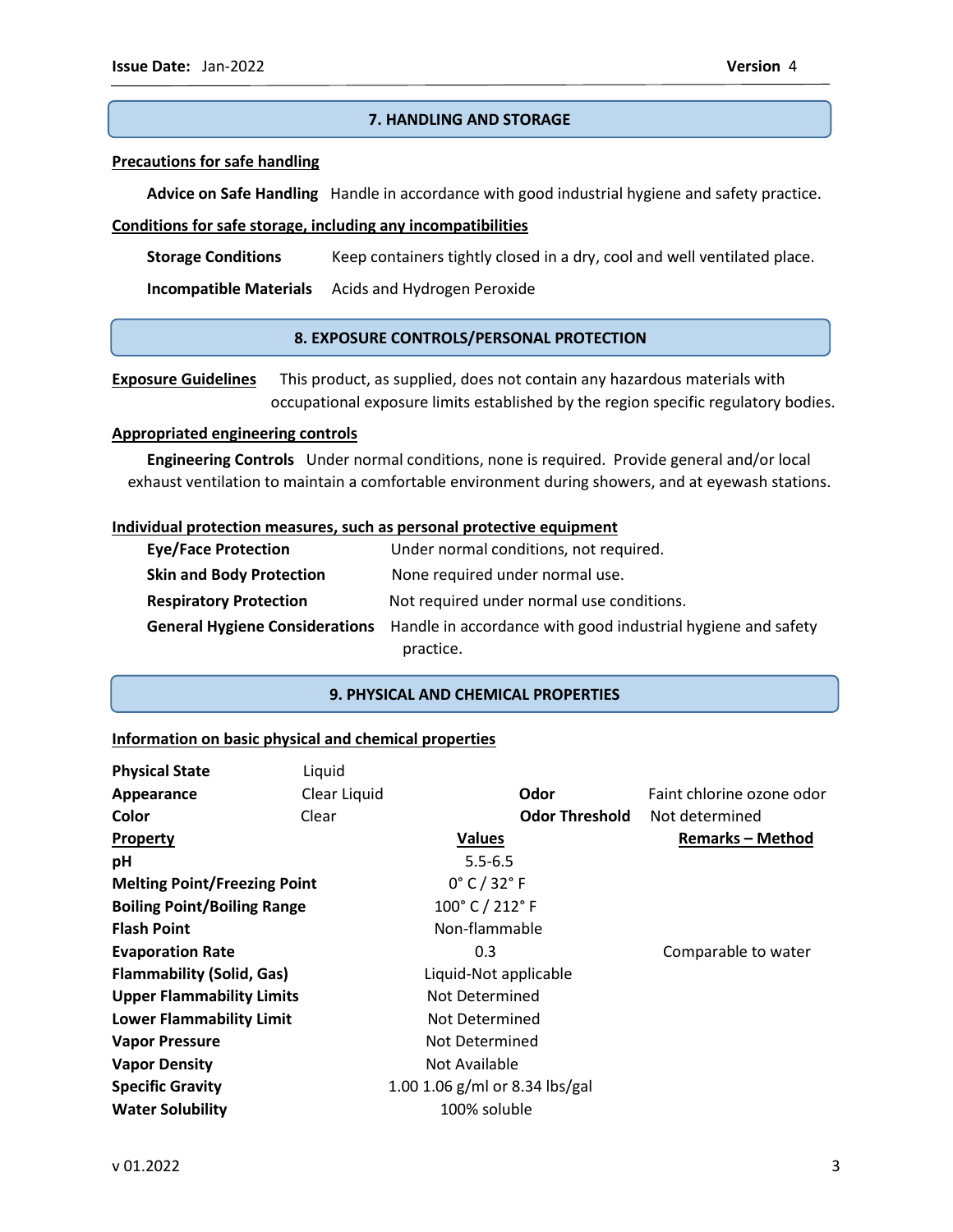| Property                         | <b>Values</b>                            | <b>Remarks - Method</b> |
|----------------------------------|------------------------------------------|-------------------------|
| Solubility in other solvents     | Not determined                           |                         |
| <b>Partition Coefficient</b>     | Not determined                           |                         |
| <b>Auto-ignition Temperature</b> | Not determined                           |                         |
| <b>Decomposition Temperature</b> | Not determined                           |                         |
| <b>Kinematic Viscosity</b>       | Not determined                           |                         |
| <b>Dynamic Viscosity</b>         | Not determined                           |                         |
| <b>Explosive Properties</b>      | Not considered to be an explosive hazard |                         |
| <b>Oxidizing Properties</b>      | Not determined                           |                         |

#### **10. STABILITY AND REACTIVITY**

| Reactivity                                | Reactive to acid products and hydrogen peroxide.          |  |
|-------------------------------------------|-----------------------------------------------------------|--|
| <b>Chemical Stability</b>                 | Stable under recommended storage conditions.              |  |
| <b>Possibility of Hazardous Reactions</b> |                                                           |  |
| <b>Hazardous Polymerization</b>           | Will not undergo hazardous polymerization.                |  |
| <b>Conditions to Avoid</b>                | Avoid contact of product with acids or hydrogen peroxide. |  |
| <b>Incompatible Materials</b>             | Acids and Hydrogen Peroxide.                              |  |
| <b>Hazardous Decomposition Products</b>   | None known based on information supplied.                 |  |

# **11. TOXICOLOGICAL INFORMATION**

# **Information on likely routes of exposure**

| <b>Product Information</b> |  |
|----------------------------|--|
|----------------------------|--|

| <b>Eye Contact</b> | Avoid contact with eyes.                                                  |
|--------------------|---------------------------------------------------------------------------|
| Skin Contact       | Not expected to be a skin irritant during labeled use.                    |
| <b>Inhalation</b>  | If breathing problems develop, move away from product and into fresh air. |
| Ingestion          | Do not ingest.                                                            |

# **Component Information**

| <b>Chemical Name</b>  | Oral LD50                | Dermal LD50     | <b>Inhalation LC50</b> |
|-----------------------|--------------------------|-----------------|------------------------|
| Water 7732-18-5 > 99% | 10250-11887.5 g/kg (Rat) | Not Established | Not Established        |
| Hypochlorous Acid     | Note: Chlorine levels    |                 |                        |
| 7790-92-3 < 0.01%     |                          |                 |                        |

# **Information on physical, chemical and toxicological effects**

**Symptoms** Please see Section 4 of this SDS for symptoms.

# **Delayed and immediate effects as well as chronic effects from short and long-term exposure**

**Carcinogenicity** Based on information provided, this product does not contain any carcinogens or potential carcinogens as listed by OSHA, IARC or NTP.

#### **Numerical measures of toxicity** Not determined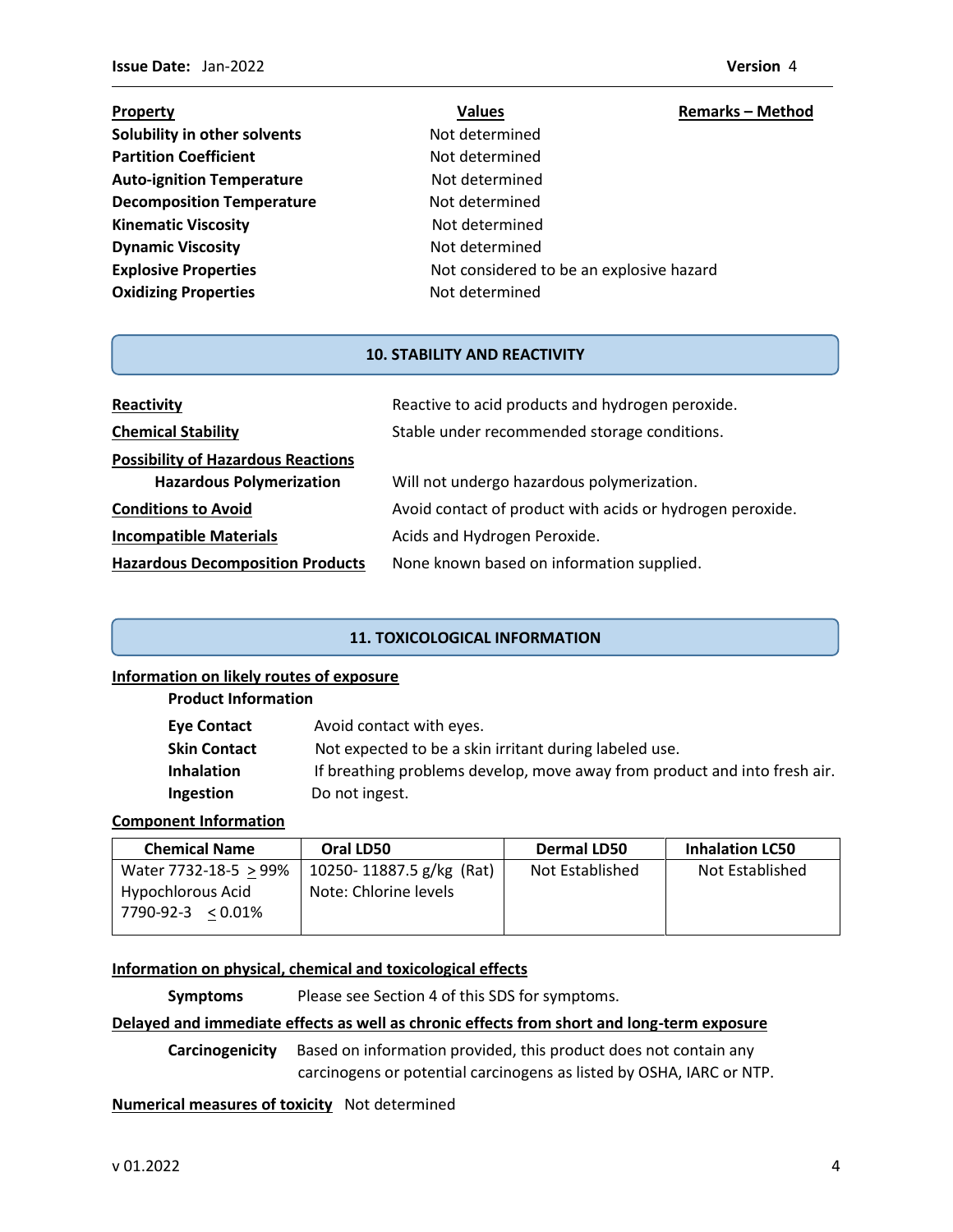# **12. ECOLOGICAL INFORMATION**

#### **Ecotoxicity**

The product is not classified as environmentally hazardous.

### **Component Information**

| <b>Chemical Name</b>   | Algae/aquatic plants | Fish | <b>Toxicity to Microorganisms</b> | Crustacea |
|------------------------|----------------------|------|-----------------------------------|-----------|
| Water 7732-18-5        | None                 | None | None                              | None      |
| > 99%                  |                      |      |                                   |           |
| Hypochlorous Acid      |                      |      |                                   |           |
| 7790-92-3<br>$<$ 0.01% |                      |      |                                   |           |

| Persistence/Degradability None |  |
|--------------------------------|--|
|                                |  |

| <b>Bioaccumulation</b>       | Not determined |
|------------------------------|----------------|
| <b>Mobility</b>              | Not determined |
| <b>Other Adverse Effects</b> | Not determined |

#### **13. DISPOSAL CONSIDERATIONS**

# **Waste Treatment Methods**

**Disposal of Wastes** Product is ≤0.9% sodium chloride (salt) solution and ≤0.02% available chlorine. Some localities allow such concentrations to be sent to open storm sewers. However, local environmental regulatory requirements should be followed. If desired, spills can be washed to sewer with plenty of water, or neutralized using sodium sulfite or sodium thiosulfate.

**Contaminated Packaging** Disposal should be in accordance with applicable regional, national and local laws and regulation.

#### **14. TRANSPORT INFORMATION**

- **Note** Please see current shipping paper for most up to date shipping information, including exemptions and special circumstances. **DOT** Not regulated
- **IATA** Not regulated
- **IMDG** Not regulated

#### **15. REGULATORY INFORMATION**

**International Inventories** All ingredients are listed or exempt from listing on Chemical Substance Inventory.

#### **Legend:**

- TSCA United States Toxic Substances Control Act Section 8(b) Inventory
- DSL/NDSL Canadian Domestic Substances List/Non-Domestic Substances List
- EINECS/ELINCS European Inventory of Existing Chemical Substances/European List of Notified Chemical Substances
- ENCS Japan Existing and New Chemical Substances
- IECSC China Inventory of Existing Chemical Substances
- KECL Korean Existing and Evaluated Chemical Substances
- PICCS Philippines Inventory of Chemical and Chemical Substances
- AICS Australian Inventory of Chemical Substances